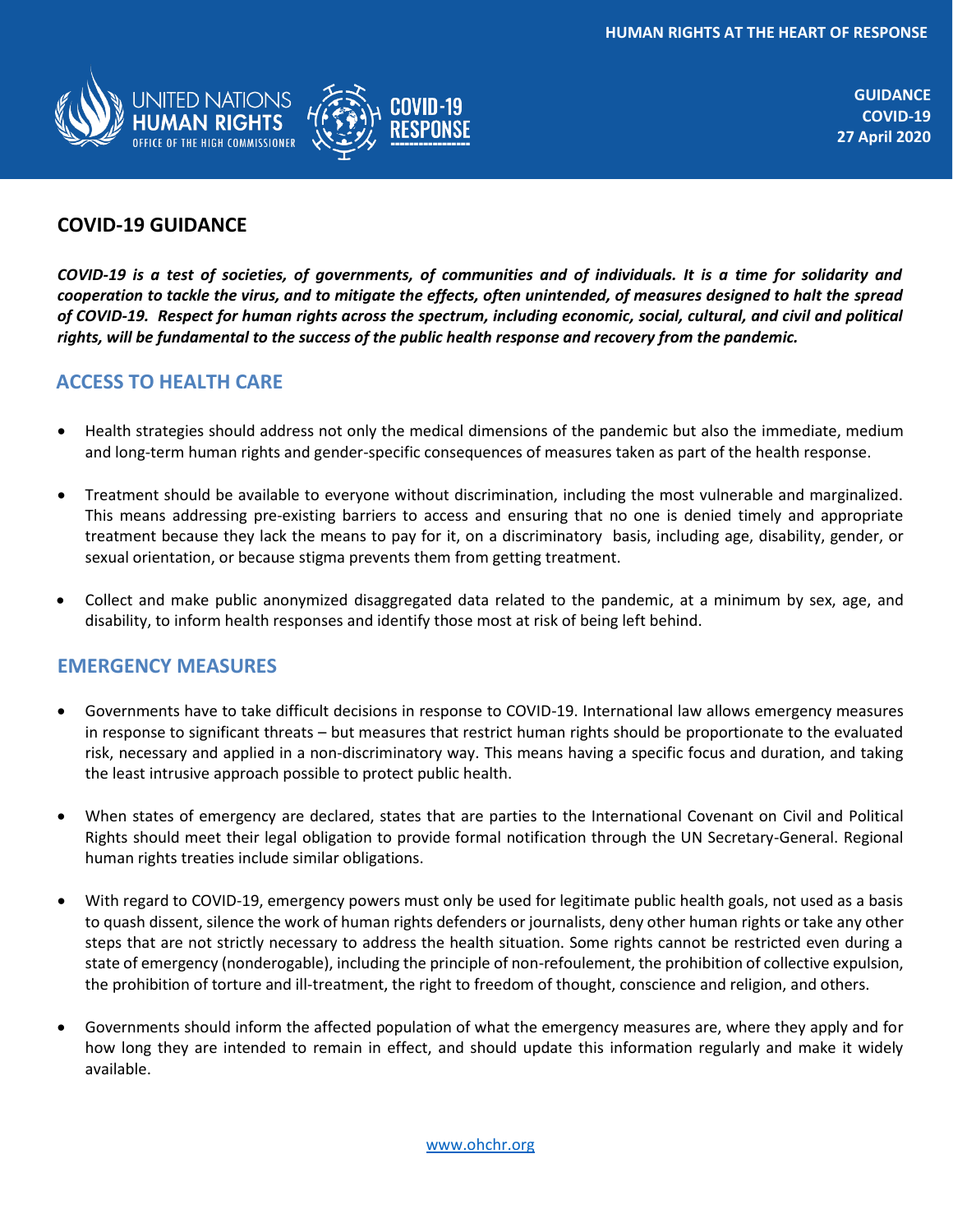As soon as feasible, it will be important for Governments to ensure a return to life as normal and not use emergency powers to indefinitely regulate day-to-day life, recognising that the response must match the needs of different phases of this crisis.

## **LEAVING NO ONE BEHIND**

- All societies include people who are marginalised and face difficulties accessing public information and services for a variety of reasons, some of them reflecting entrenched discrimination, exclusion, inequality, or political divides. COVID-19 information and response efforts will need to take particular care to identify people who may be at risk of being missed or excluded, such as national, ethnic or religious minorities, indigenous peoples, migrants, displaced persons, and refugees, older persons, persons with disabilities, women, LGBTI people, children, or people affected by extreme poverty.
- National Human Rights Institutions, civil society and local communities can assist in identifying people who may otherwise be missed or excluded, supporting the flow of accessible information to these groups, and providing feedback to authorities on the impact of measures on communities.

## **HOUSING**

- As people are being called upon to stay at home, it is vital that Governments take urgent measures to help people without adequate housing, as staying at home and practising physical distancing is extremely hard for people living in overcrowded conditions, homeless people, and those lacking access to water and sanitation. Good practices for protecting people living in inadequate housing and the homeless include providing emergency accessible housing (including using vacant and abandoned housing units, available short-term rentals) with services for those who are affected by the virus and must isolate.
- Authorities should take targeted steps to prevent additional people from becoming homeless for example as people face eviction when loss of income makes it impossible to pay mortgages and rents. Good practices such as moratoriums on evictions, and deferrals of mortgage payments should be broadly replicated.
- When and where containment measures are enforced, no one should be punished because they are homeless or live in inadequate housing.

## **PERSONS WITH DISABILITIES**

- Persons with disabilities are at a much higher risk from COVID-19, and State responses need to include targeted measures to address them. Crisis response measures, health and social protection interventions must be accessible for all and should not discriminate against persons with disabilities.
- Physical distancing, self-isolation and other emergency measures, need to take account the needs of persons with disabilities who rely on support networks essential for their survival and some of whom may experience significant stress with confinement.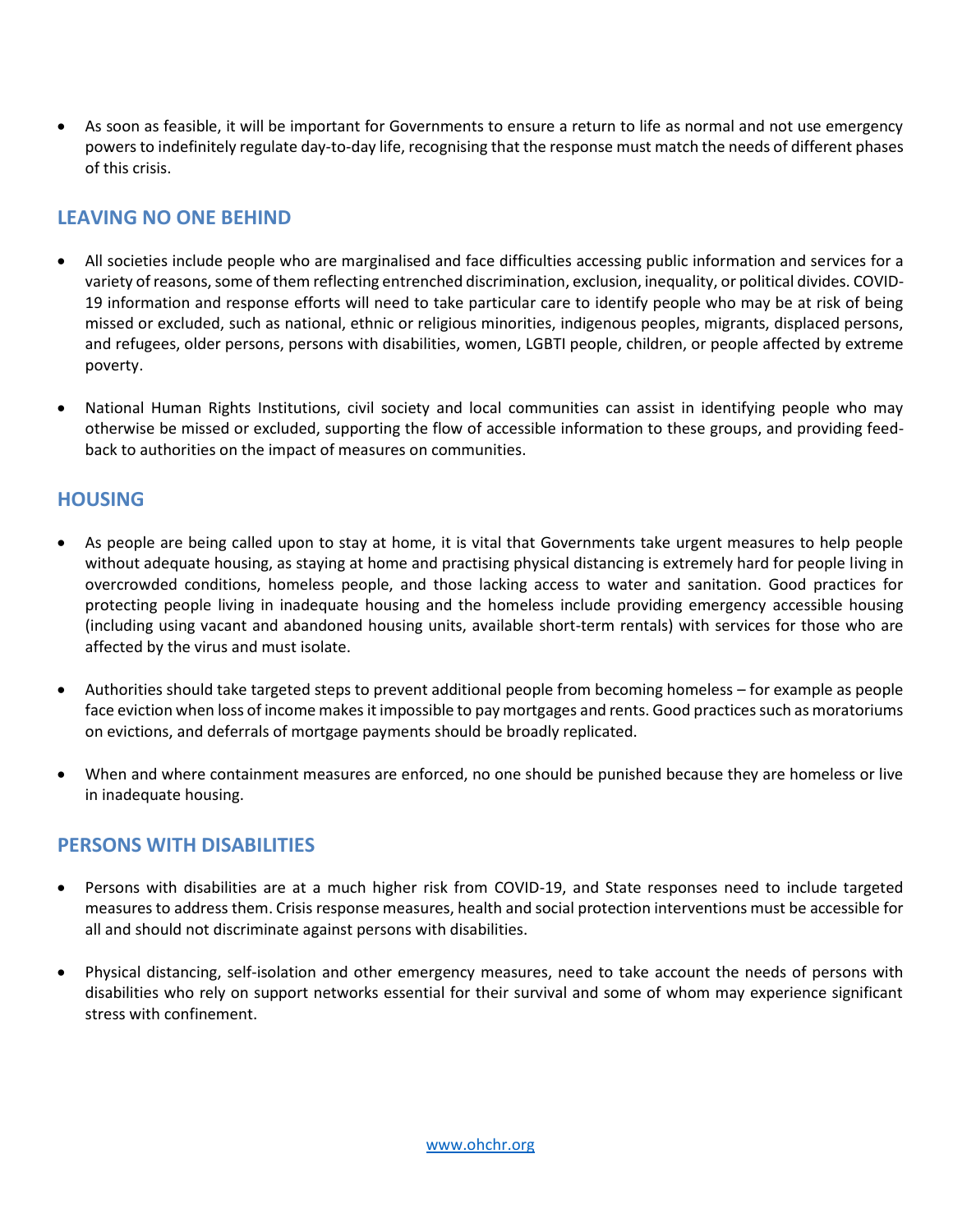- States should put in place additional measures to guarantee the continuity of support networks for persons with disabilities throughout the crisis. When restrictions on movement impede existing family and social support networks, they should be replaced by other services.
- Ensure that decisions on the allocation of scarce resources (e.g. ventilators) are not based on pre-existing impairments, high support needs, quality of life assessments, or medical bias against persons with disabilities.
- States should release persons with disabilities from institutions, nursing homes, psychiatric and other facilities whenever possible, and take measures to ensure the protection of those who are in such facilities.
- Access to additional financial aid and social protection is crucial for persons with disabilities and their families as many depend on services that have been suspended, and may lack the resources to cover their basic needs.

#### **OLDER PERSONS**

- Older persons have the same rights as any other age group, and they should be protected equally during the pandemic. Special attention should be paid to the particular risks faced by older persons, including isolation and neglect resulting from physical distancing and age-based discrimination in access to medical treatment and other support.
- Ensure that medical decisions are based on individualized clinical assessments, medical need, ethical criteria and on the best available scientific evidence and not on age or disability.

#### **PEOPLE IN DETENTION AND INSTITUTIONS**

- People deprived of their liberty, including in prisons, pre-trial detention, immigration detention, institutions, compulsory drug rehabilitation centres, and other places of detention are at heightened risk of infection in the case of an outbreak. There is a high risk of contamination and physical distancing is difficult to achieve. Their situation should be specifically addressed in crisis planning and response.
- States should adopt special measures to ensure access to information and equality in preventive and other health care for all persons deprived of their liberty.
- States should urgently explore options for release and alternatives to detention to mitigate the risk of harm within places of detention, including for persons who have committed minor, petty and non-violent offenses, those with imminent release dates, those in immigration detention and those detained because of their migration status, people with underlying health conditions, and those in pre-trial or administrative detention. People detained without legal basis should be released, as should people in compulsory drug detention centres or treatment programmes.
- There should be a moratorium on children entering detention, and states should release all children from detention who can be safely released.
- The situation of people with disabilities and older persons living in institutions is particularly grave. Limiting contact with families may be justified as part of emergency health measures but may result in people with disabilities and older persons being further exposed to neglect and abuse. Community-based support and accessible violence prevention tools should be in place.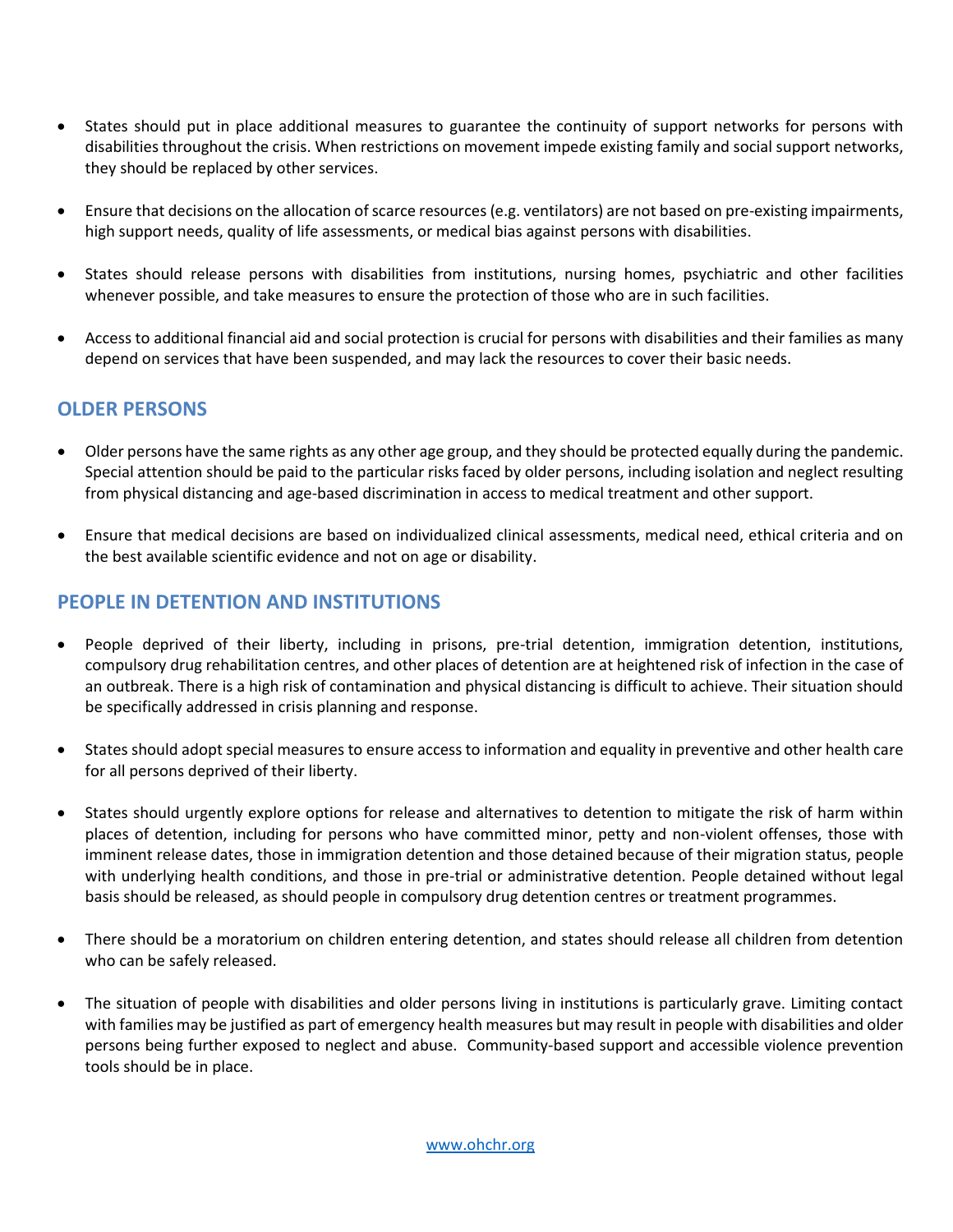## **INFORMATION AND PARTICIPATION**

- Relevant information on the COVID-19 pandemic and response should reach all people, without exception. This requires making information available in readily understandable formats and languages, including indigenous languages and those of national, ethnic and religious minorities, and adapting information for people with specific needs, including the visually- and hearing-impaired, and reaching those with limited or no ability to read or with no internet access.
- Internet access is essential to ensuring that information reaches those affected by the virus. Governments should end any existing internet disruptions or shutdowns and keep the internet on. States should also work to ensure the broadest possible access to internet service by taking steps to bridge digital divides, including the gender digital divide
- People have a right to participate in decision-making that affects their lives. Being open and transparent, and involving those affected in decision-making is key to ensuring people participate in measures designed to protect their own health and that of the wider population, and that those measures also reflect their specific situations and needs.
- Medical professionals and relevant experts must be able to speak freely and share information with each other and the public. Journalists and the media should be able to report on the pandemic, including coverage that is critical of government responses, without fear or censorship. Concerted efforts should be made at the international and national levels to counter false or misleading information that fuels fear and prejudice.
- Incorporating the perspectives, voices and knowledge of women in outbreak preparedness and response is essential, including ensuring their representation, participation and leadership roles in global, regional and national COVID-19 spaces.

# **STIGMATISATION, XENOPHOBIA, RACISM**

- The COVID-19 pandemic is generating a wave of stigma, discrimination, racism and xenophobia against certain national and ethnic groups. We need to work together to push back against this trend, including by referring to this disease as COVID-19, rather than using a geographic reference.
- Political leaders and other influential figures should speak out forcefully against the stigma and racism this crisis has generated and must at all costs avoid fueling the fire of such discrimination. States should act quickly to counter rhetoric that stokes fear, and ensure their responses to COVID-19 do not make certain populations more vulnerable to violence and discrimination.
- The dissemination of accurate, clear and evidence-based information and awareness-raising campaigns are the most effective tools against discrimination and xenophobia, which feed on misinformation and fear. Additional efforts are needed to monitor incidents of discrimination and xenophobia, and responses to any incidents should be swift and well-publicised.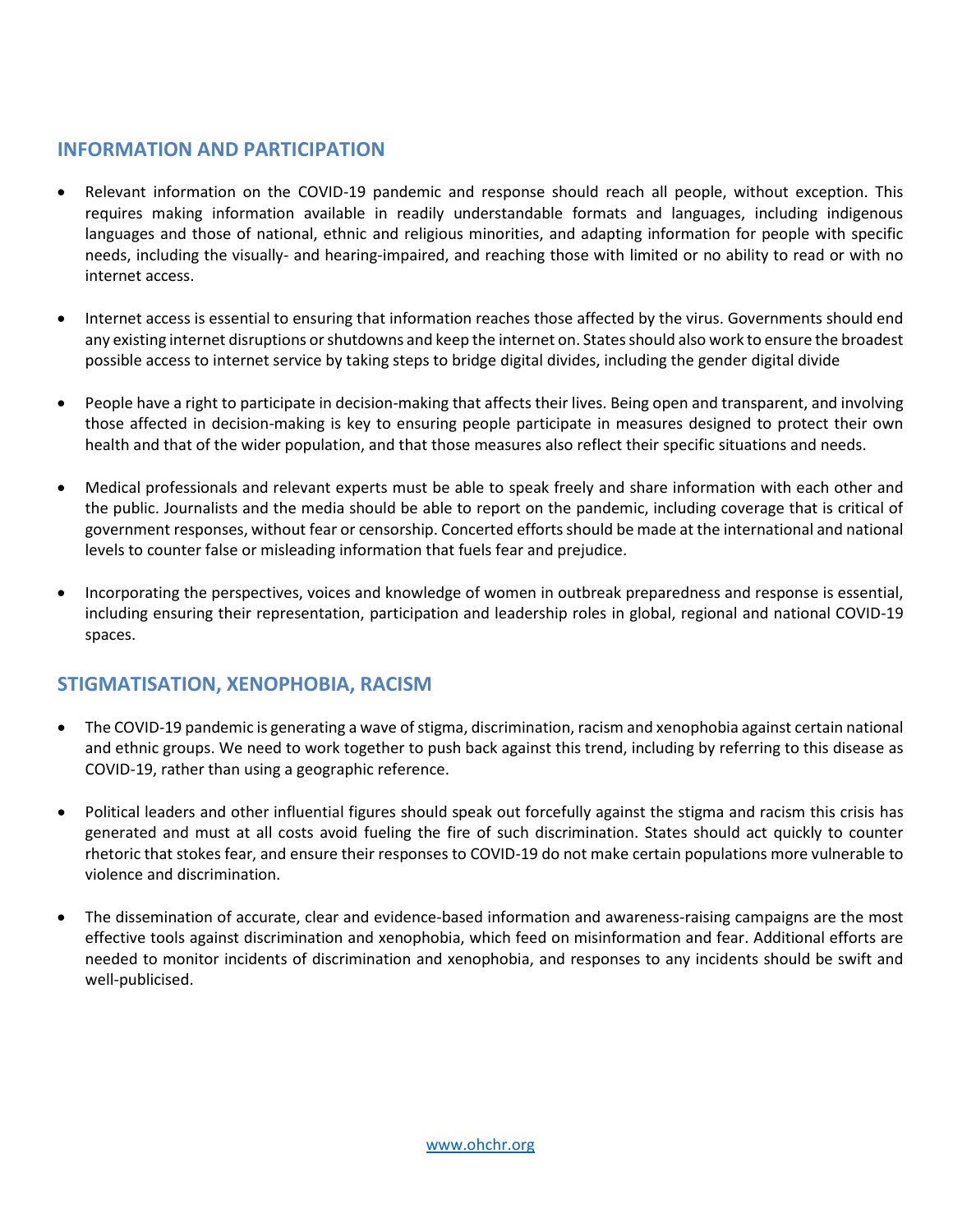## **MIGRANTS, DISPLACED PEOPLE, AND REFUGEES**

- Migrants, internally displaced persons (IDPs) and refugees face particular risks, as they may be confined to camps and settlements, or living in urban areas with overcrowding, poor sanitation, and overstretched or inaccessible health services. Those confined in immigration detention centres and other places where migrants and refugees are deprived of their liberty are particularly at risk.
- Migrants and refugees often face obstacles in accessing health care, including language and cultural barriers, costs, lack of access to information, discrimination and xenophobia. Migrants in an irregular situation can be unable or unwilling to access health care or provide information on their health status because they fear or risk detention, deportation or penalties as a result of their immigration status.
- States should take specific actions to include migrants, IDPs and refugees in national COVID-19 prevention and response. This should include ensuring equal access to information, testing, and health care for all migrants, IDPs and refugees, regardless of their status, as well as firewalls to separate immigration enforcement activities from the ability of migrants and refugees to access health, food distribution, and other essential services.
- International support is urgently needed to help host countries step up services for migrants, IDPs, refugees and for local communities – and to include them, in national prevention and response arrangements. Failure to do so will endanger the health of all – and risk heightening hostility and stigma. Specific steps should also be taken to counter hostility and xenophobia directed at migrants, IDPs or refugees.
- It is also vital that any tightening of border controls, travel restrictions or limitations on freedom of movement do not prevent people who may be fleeing from war or persecution, or who may otherwise be entitled to protection under human rights law, from accessing safety and protection. States should consider releasing migrants from immigration detention and temporarily suspending forced returns as a way to protect migrants, migration staff, and society as a whole.

# **SOCIAL AND ECONOMIC IMPACTS**

- The right to education needs to be protected in the case of school closures; for example, and where possible, through online accessible and adapted learning, and specialised TV and radio broadcasts. Girls may be disproportionately affected, as many already face significant obstacles to go to school, and may now be expected to take on increased care work at home. Limited educational opportunities for those without access to the internet and other remote learning tools risks deepening inequalities and poverty. Girls and boys may also lose access to nutritious food and other services schools often provide, such as mental health and sexual and reproductive health education.
- Social protection schemes should pay particular attention to children due to the heightened vulnerabilities they face based on their early stage of physical, intellectual and emotional development. Best practices include cash transfers directed at families with children, which have been effective in the protection of children's rights.
- Good practices by governments, the public and private sector, international and national organisations to alleviate both the negative socio-economic effects of this crisis should be shared.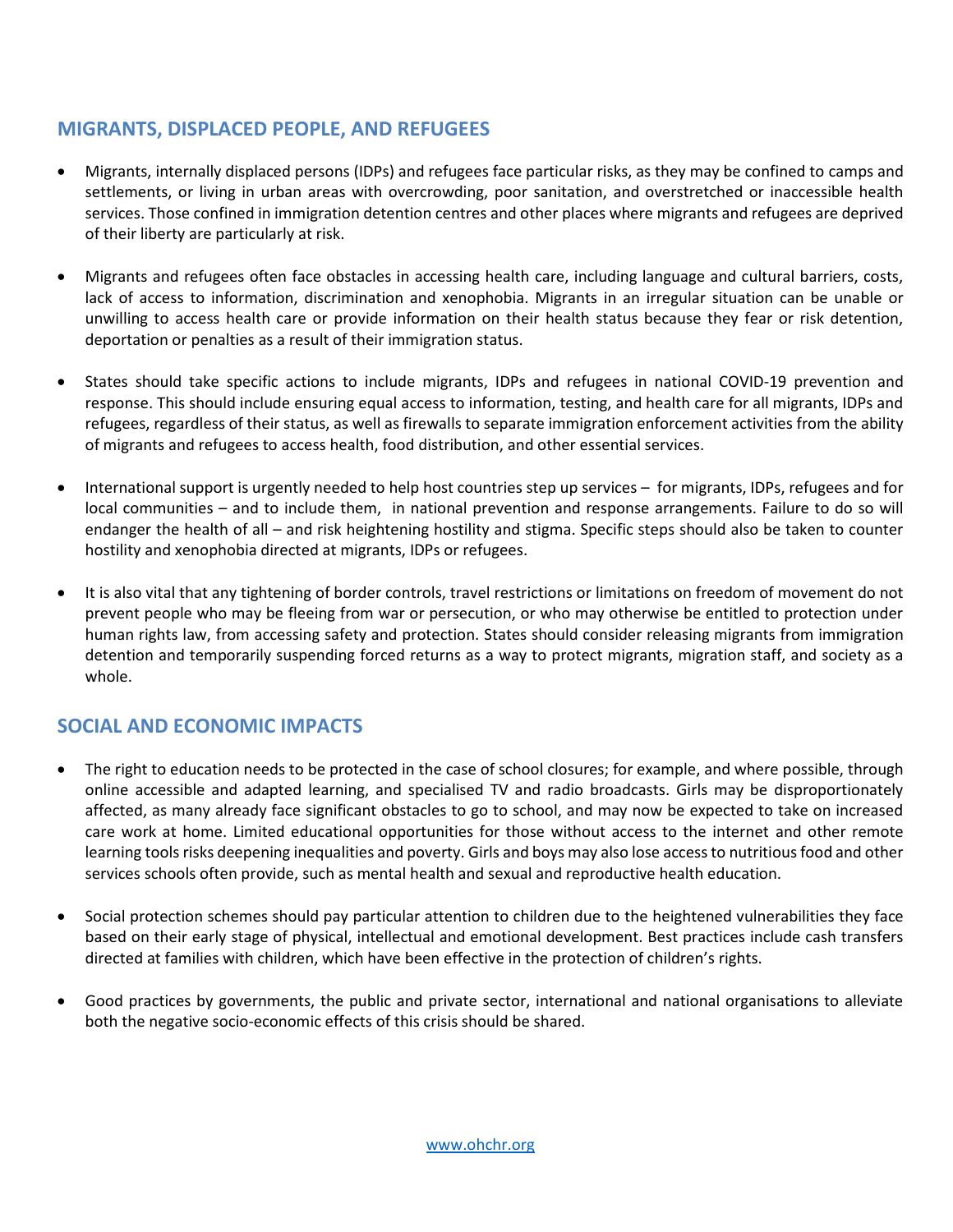- The occupational health and safety of those working during this crisis, particularly health workers and support staff, the majority of who are women, should be assessed and addressed. Health workers and others working in at-risk environments should be provided with quality personal protective equipment as needed. No one should feel forced to work in conditions that unnecessarily endanger their health because they fear losing a job or a paycheck.
- Fiscal stimulus and social protection packages aimed directly at those least able to cope with the crisis are essential to mitigating the devastating consequences of the pandemic. Immediate economic relief measures such as guaranteed paid sick leave, extended unemployment benefits, food distribution, child care, and universal basic income can help safeguard against the acute effects of the crisis.

## **FOOD**

- The COVID-19 crisis is exacerbating food insecurity, as limitations on freedom of movement and scarcity of protective gear affect agricultural workers, many of whom are migrants in some contexts. Measures to ensure the mobility and safe working conditions of agriculture workers should be put in place urgently to secure food production, as should targeted approaches such as financial support and access to credit, markets, and agricultural inputs such as seeds, for small-scale farmers, especially women.
- Urgent steps are needed to address food insecurity for the poorest and most marginalized segments of the population. Measures aimed at providing immediate support to satisfy people's dietary needs should be put in place, including through provision of food and nutrition assistance.

#### **PRIVACY**

 Health monitoring includes a range of tools that track and monitor the behaviour and movements of individuals. Such surveillance and monitoring should be specifically related to and used exclusively for public health-specific aims and should be limited in both duration and scope as required in the particular situation. Robust safeguards should be implemented to ensure any such measures are not misused by Governments or companies to collect confidential private information for purposes not related to the public health crisis.

## **CHILDREN**

- While children seem to have fewer symptoms and lower mortality rates from COVID-19, substantial child protection risks have emerged daily as a result of the measures taken to prevent and contain the virus. States should pay increased attention to child protection needs and children's rights when devising and implementing their pandemic response and recovery plans. The best interests of children should be a primary consideration, and central to the response.
- The right to education has been disrupted for more than 1.5 billion children around the world, as 188 countries have imposed countrywide school closures. Girls are likely to be hit the hardest, as they will in many cases be expected to balance caregiving responsibilities with education, have unequal access to remote learning opportunities, and are at particular risk of leaving schools entirely, which has had particular long-term impacts on their education, health and economic opportunities.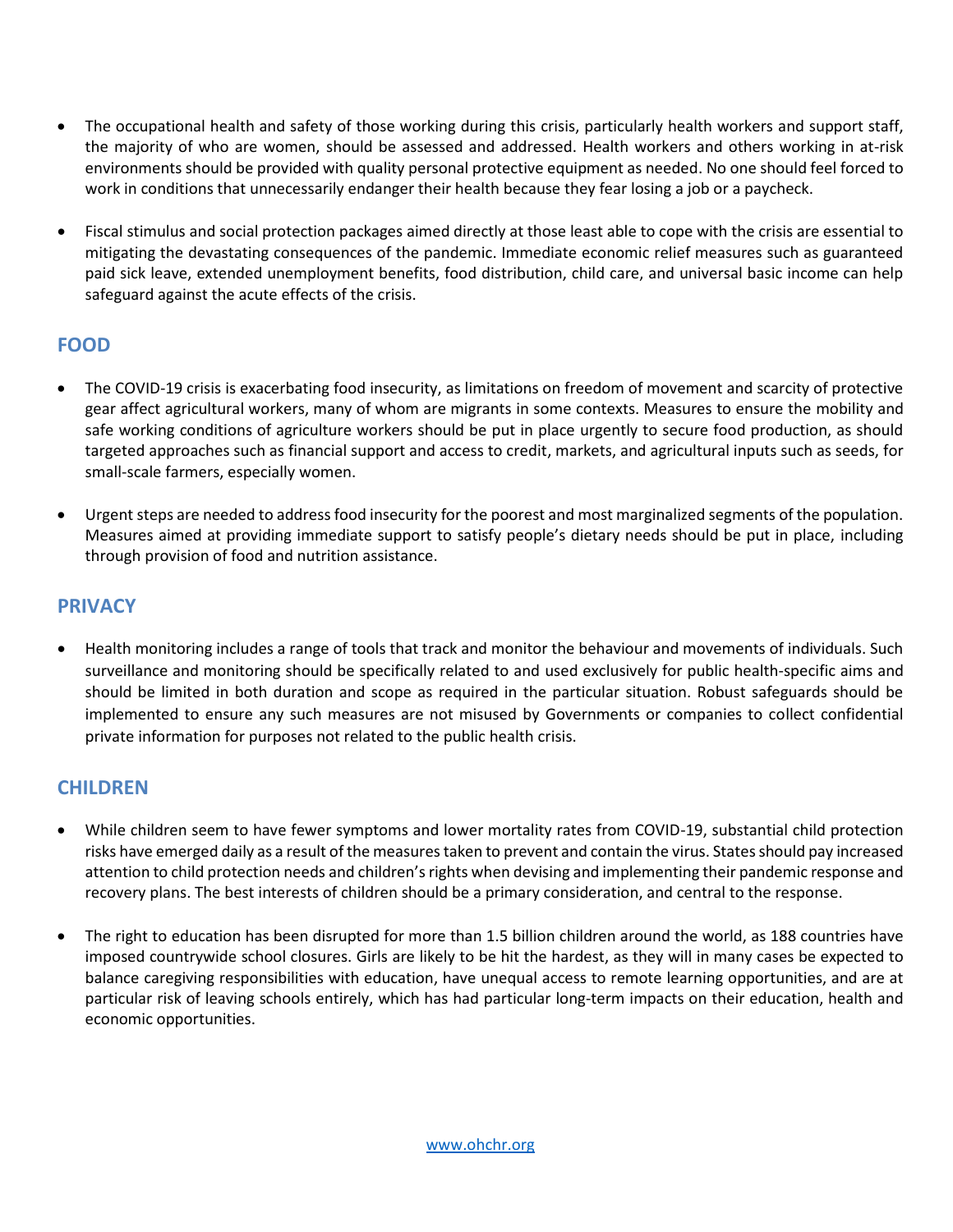- Stay-at-home orders and lockdowns are also damaging children's physical and mental health. Being confined at home can expose children to increased risk of violence, including maltreatment and sexual violence. Support services and shelters for children at risk need to be continued as a priority.
- Millions of children face poverty as family members become ill or are unable to work. Children in vulnerable situations, including children living in the street, migrant and refugee children, child victims of trafficking or smuggling, children living in conflict zones, and children with disabilities are at particular risk.

## **YOUTH**

 Prior to the COVID-19 outbreak, around one in five of the world's youth were not in employment, education or training, and youth unemployment rates were about three times higher than the rest of the working population. The global financial crisis of 2007 disproportionately affected youth, and especially young women, who are more likely to be employed in the informal economy and often have low-paid, less secure and less protected jobs. States should ensure that efforts to mitigate and address the impacts of the pandemic include provisions that are responsive to young people's specific situations and uphold their rights, including through decent jobs and social protection.

#### **GENDER**

- Effective responses to COVID-19 must fully consider and address the specific situations, perspectives and needs of women, girls and LGBTI people and ensure that any measures taken do not directly or indirectly discriminate based on gender.
- Women and girls are likely to face increased care-giving roles in the home, putting them under additional stress and potentially increasing their risk of infection. Across the globe, women comprise 70% of health workers, including midwives, nurses, pharmacists and community health workers on the frontlines, increasing their risk of exposure and infection. Targeted measures to address the disproportionate impact of the crisis on women and girls are needed.
- In many countries, women face disproportionate risks in the job sector, where many work in the informal sector (e.g. domestic workers, nannies, agriculture or supporting family businesses) and may be the first to lose their jobs or suffer from the consequences of the crisis given that they do not have social security, health insurance, or paid leave. Many women are also dependent on accessibility and affordability of childcare, which is now decreasing, further restricting their ability to work and earn an income.
- Older women are more likely to live in poverty or with low or no pensions, which may exacerbate the impact of the virus, and limit their access to goods, food, water, information and health services.
- Restrictive public health measures, including stay-at-home orders or lockdowns, are increasing exposure to genderbased violence, particularly intimate-partner violence and domestic violence. Support services and safe shelters for victims of gender-based violence need to be continued as a priority, including effective referrals, and ensuring the availability and accessibility of avenues to safety for victims. Information on hotlines and online services should be included in COVID-19 messaging.
- Sexual and reproductive health services should be seen as a life-saving priority and integral to the response, including access to contraception, maternal and newborn care; treatment of STIs; safe abortion care; and effective referral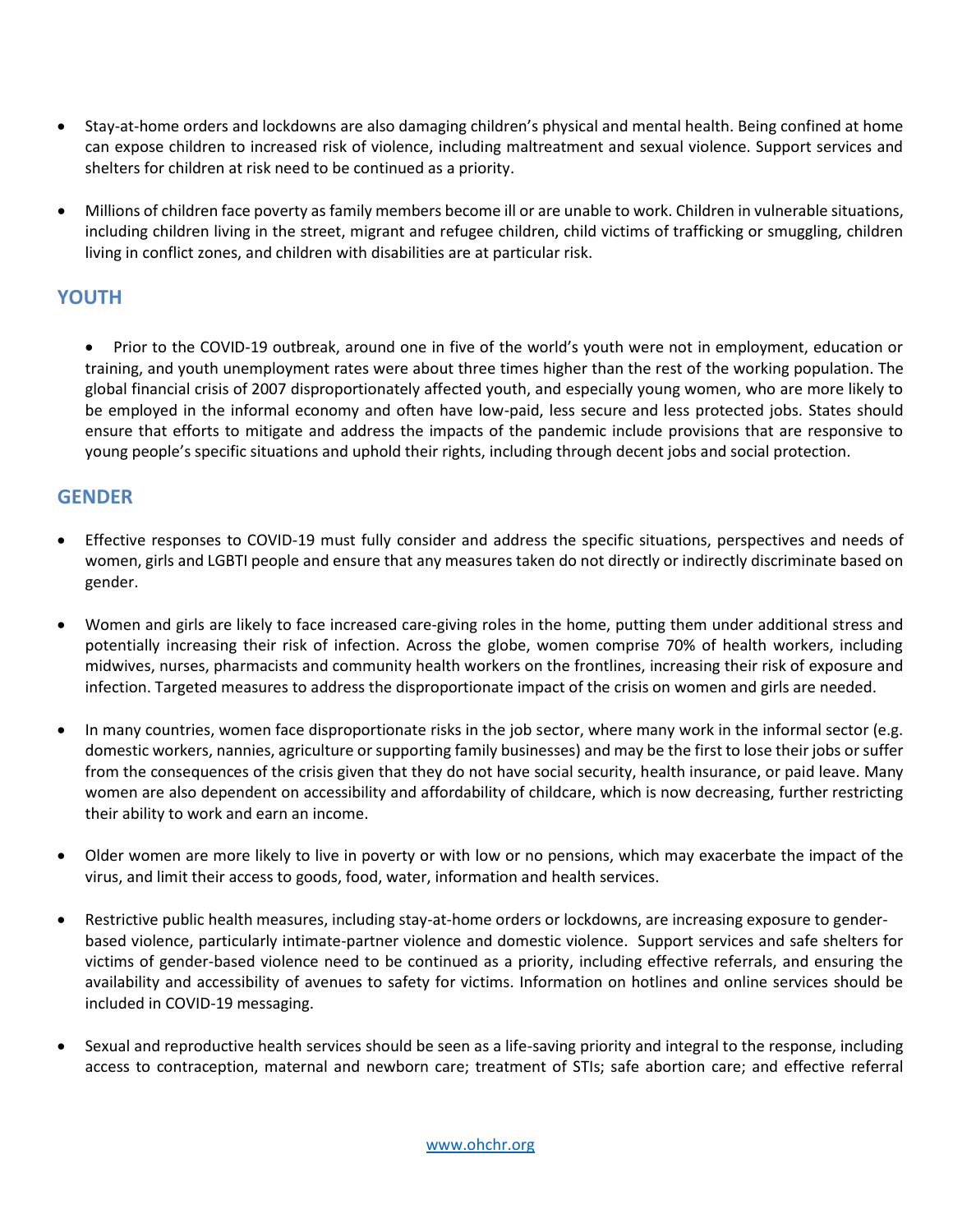pathways, including for victims of gender-based violence. Resources should not be diverted away from essential sexual and reproductive health services, which would impact the rights and lives of women and girls in particular.

- LGBTI people also face heightened risks during this pandemic, and specific measures should be incorporated into response plans to address these impacts. Available data suggests LGBTI people are more likely to work in the informal sector, and also have higher rates of unemployment and poverty, Health services particularly relevant for LGBTI people should continue during this crisis, including, HIV treatment and testing.
	- Political leaders and other influential figures should speak out against stigmatization and hate speech directed at LGBTI people in the context of the pandemic.
- Given stay-at-home restrictions, some LGBTI youth are confined in hostile environments with unsupportive family members or co-habitants, increasing their exposure to violence, as well as their anxiety and depression. States should ensure that support services and shelters remain available to them during this period.

## **WATER, SANITATION AND HYGIENE**

- Washing hands with soap and clean water is the first line of defence against COVID-19, but 2.2 billion persons lack access to safe water services and hygiene. Addressing the water, sanitation and hygiene needs of populations in vulnerable situations, including those with unequal and inadequate access to water, particularly women and girls, is essential to ensuring success in the global struggle against COVID-19.
- Immediate measures that can help include prohibiting water cuts to those who cannot pay water bills, providing water, soap and sanitizer free of cost (such as through mobile dispensers in communities without access to adequate sanitation) for the duration of the crisis to people in poverty and those affected by the upcoming economic hardship.

#### **INDIGENOUS PEOPLES**

- States should take into account Indigenous peoples' distinctive concepts of health, including their traditional medicine, consult and consider the free prior and informed consent of indigenous peoples in the development of preventive measures on COVID-19.
- States should put in place measures for control over the entry of any person in indigenous territories, in consultation and cooperation with the indigenous peoples concerned, in particular through their representative institutions.
- For those indigenous peoples living in voluntary isolation or initial contact, States and other parties should consider them to be particularly vulnerable groups. Cordons that prevent outsiders from entering the territories of these peoples should be strictly implemented to avoid any contact.

#### **MINORITIES**

 States should put in place additional measures to address the disproportionate impacts of the COVID-19 health crisis that minorities may suffer, due to the remote areas or regions in which they live, often with limited access to basic goods and services. Minorities often live in over-crowded housing conditions, making physical distancing and self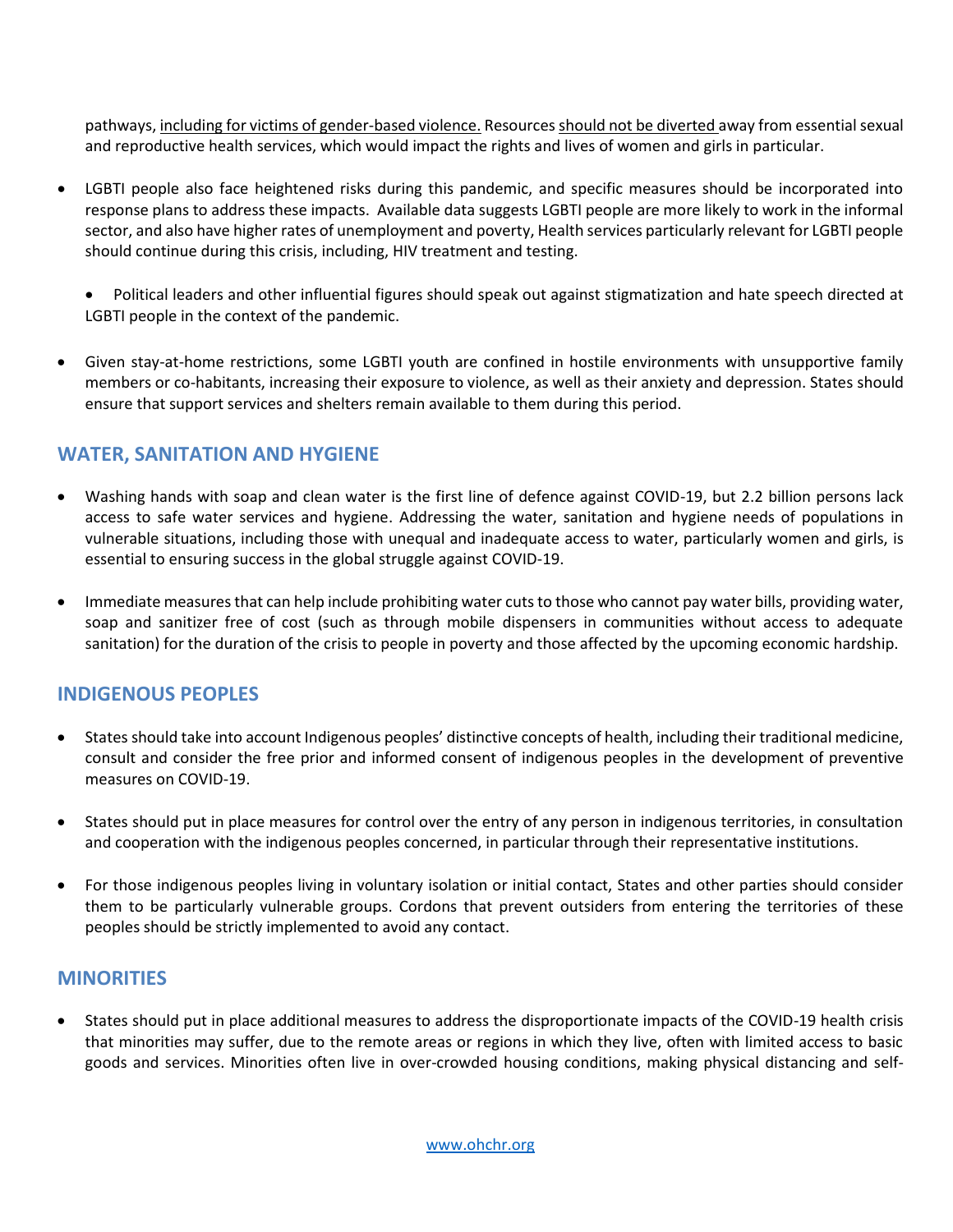isolation more challenging. Limited digital access and parental education gaps may also make home-schooling more difficult.

 Persons belonging to minorities may be more likely to be excluded from health care because they lack resources or official documentation, or because of stigma or discrimination. States should ensure access for minorities to health care, including for those without health insurance or identification papers.

#### **BUSINESS AND HUMAN RIGHTS**

- All businesses have an independent responsibility to respect human rights, as set out in the UN Guiding Principles on Business and Human Rights, even in times of economic hardship and public health crisis, and regardless of whether and how governments are meeting their own obligations.
- State interventions to alleviate the economic impact of COVID- 19 in the form of economic aid, stimulus packages or other targeted interventions for business enterprises should stipulate that beneficiary companies should follow the UN Guiding Principles on Business and Human Rights. At the core of States' measures to support companies in the crisis should be protection of workers, particularly those in the most precarious situations.

## **INTERNATIONAL AND UNILATERAL SANCTIONS**

- The international community should advocate for the lifting, or at least suspension, of all sanctions that hamper the ability to effectively fight the COVID-19 pandemic and deprive those in need of vital medical care.
- Governments applying sanctions are urged to immediately review and withdraw measures that may impede countries' efforts to response to the COVID-19 pandemic, including those which prevent the purchase or shipment of medicine, medical equipment, or other essential goods, impede financing for the purchase of medicine, medical equipment, or other essential goods, or obstruct delivery of humanitarian aid.

#### **TRAFFICKING**

- The high level of unemployment created by COVID-19 related restrictions may create more demand for exploitative services, such as on line sexual exploitation. Internally displaced persons, refugees, and migrants may be at higher risk of being trafficked and exploited due to the lack of regular opportunities.
- States should continue to support national mechanisms to provide protection and assistance to victims of trafficking.

## **INTERNATIONAL COOPERATION AND SOLIDARITY**

- COVID-19 has exposed and exacerbated inequalities within and among countries. There is an urgent need for strengthened multilateralism and international cooperation by States and all actors in a spirit of global solidarity and shared responsibility.
- Financial and technical support to countries and communities in need can save lives and livelihoods. The collective responses of the international community in the short and long term must be guided by all human rights including the